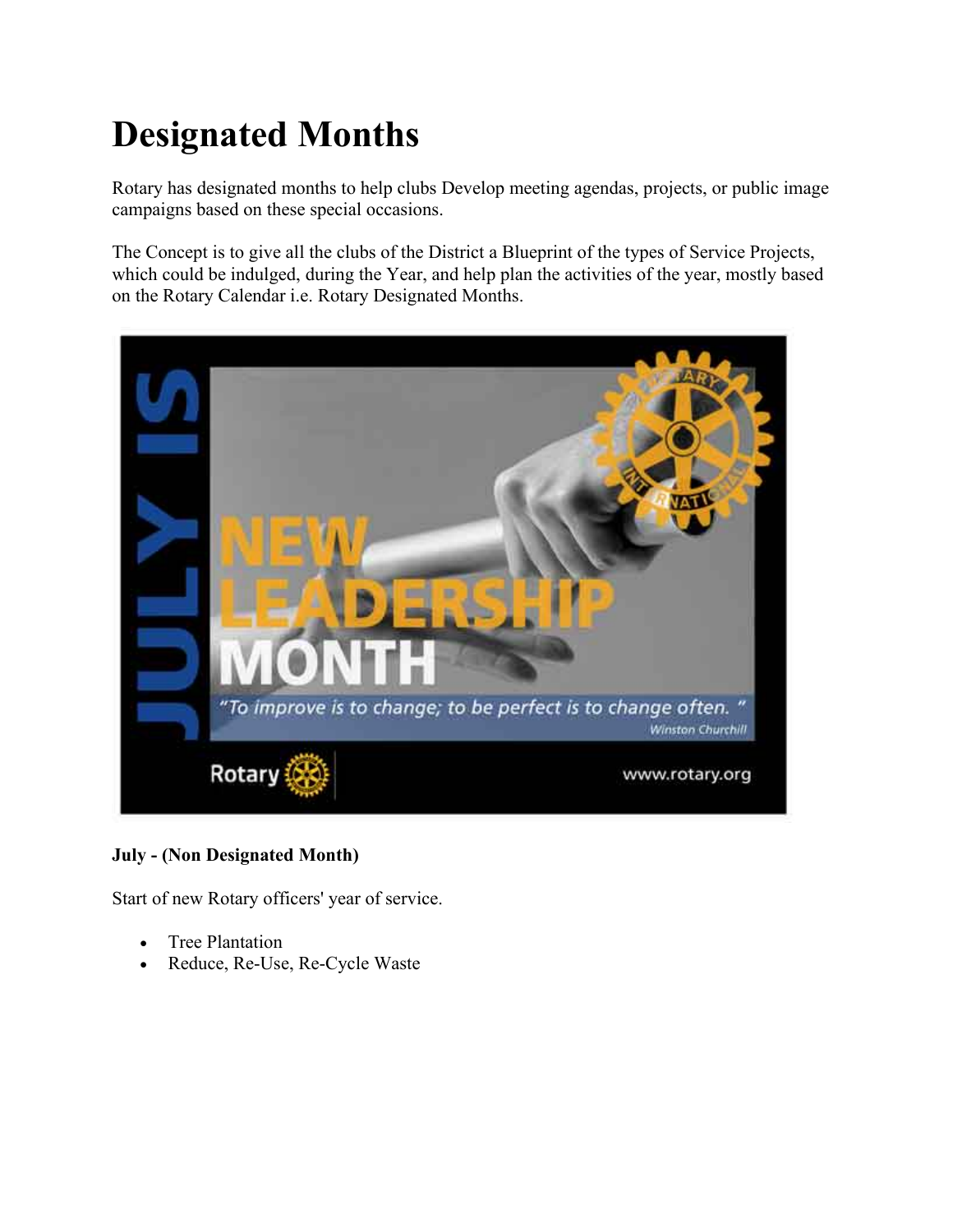

**August - Membership & Extension Month**

**Membership and New Club Development Month**, a time to focus on Rotary's continuing need for growth, to seek new members and form new clubs.

- Update your classifications list and circulate amongst members and accordingly fill up the Vacancies
- Educate members about membership Procedure
- Induct New Members
- Invite Retractors to join Rotary
- Consider inviting Local Personalities to be Inducted as Honorary Members
- Organize Seminar on Club level & a Public meeting inviting non rotary friends and Rotary Alumni to emphasis Advantages of Joining Rotary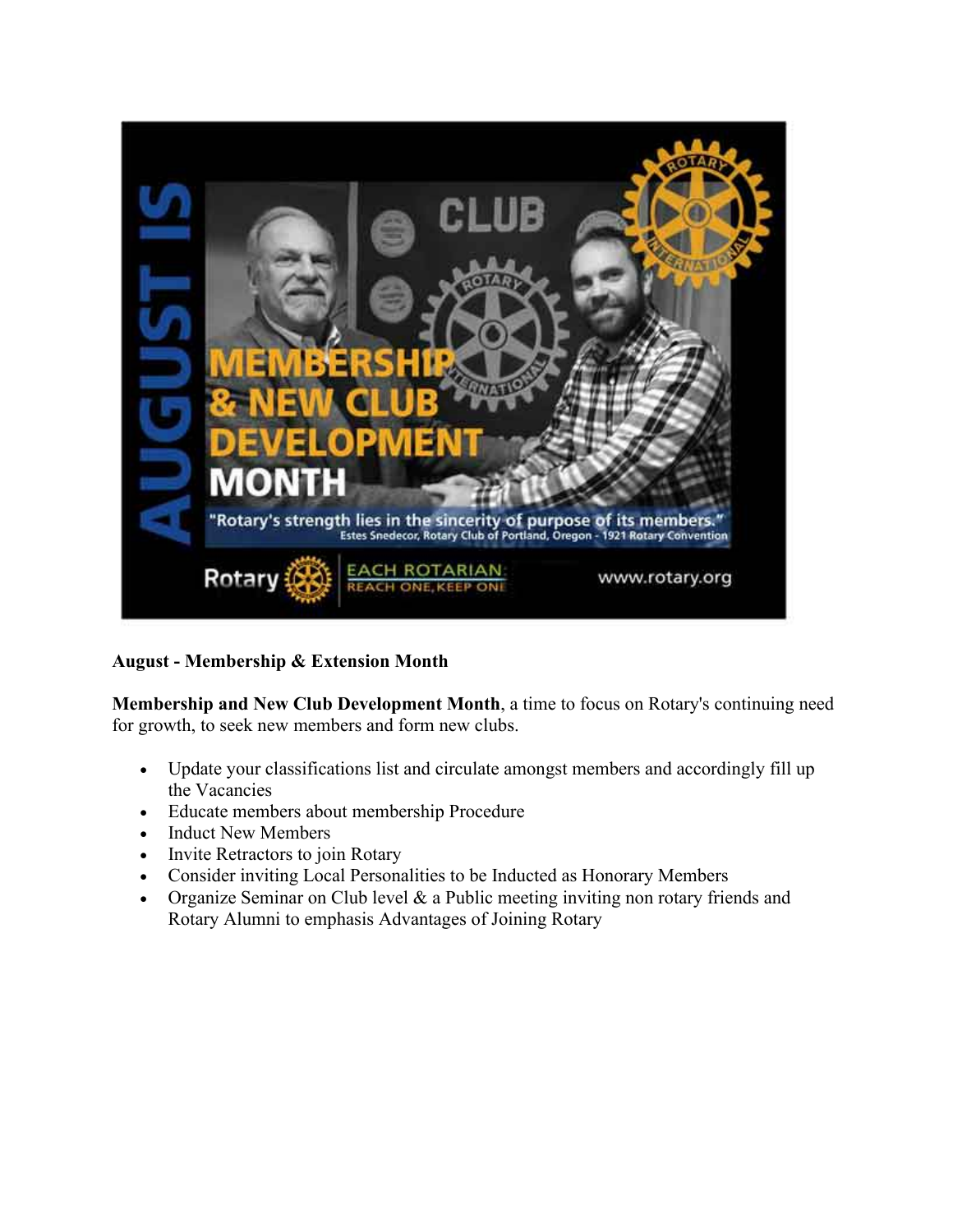

#### **September - Basic Education & Literacy**

**Area of Focus: Basic Education and Literacy Month**, Promote Literacy, and It's a time when Rotary clubs and districts highlight Rotaract by joining in projects with their Rotaract clubs.

- Initiate Adult Education class
- Involve Youngsters / College Students as Teachers
- Initiate E-Learning / Happy School Projects
- Distribute Libraries
- Develop Traffic park for Children
- Arrange Traffic Awareness Lectures in Schools & Colleges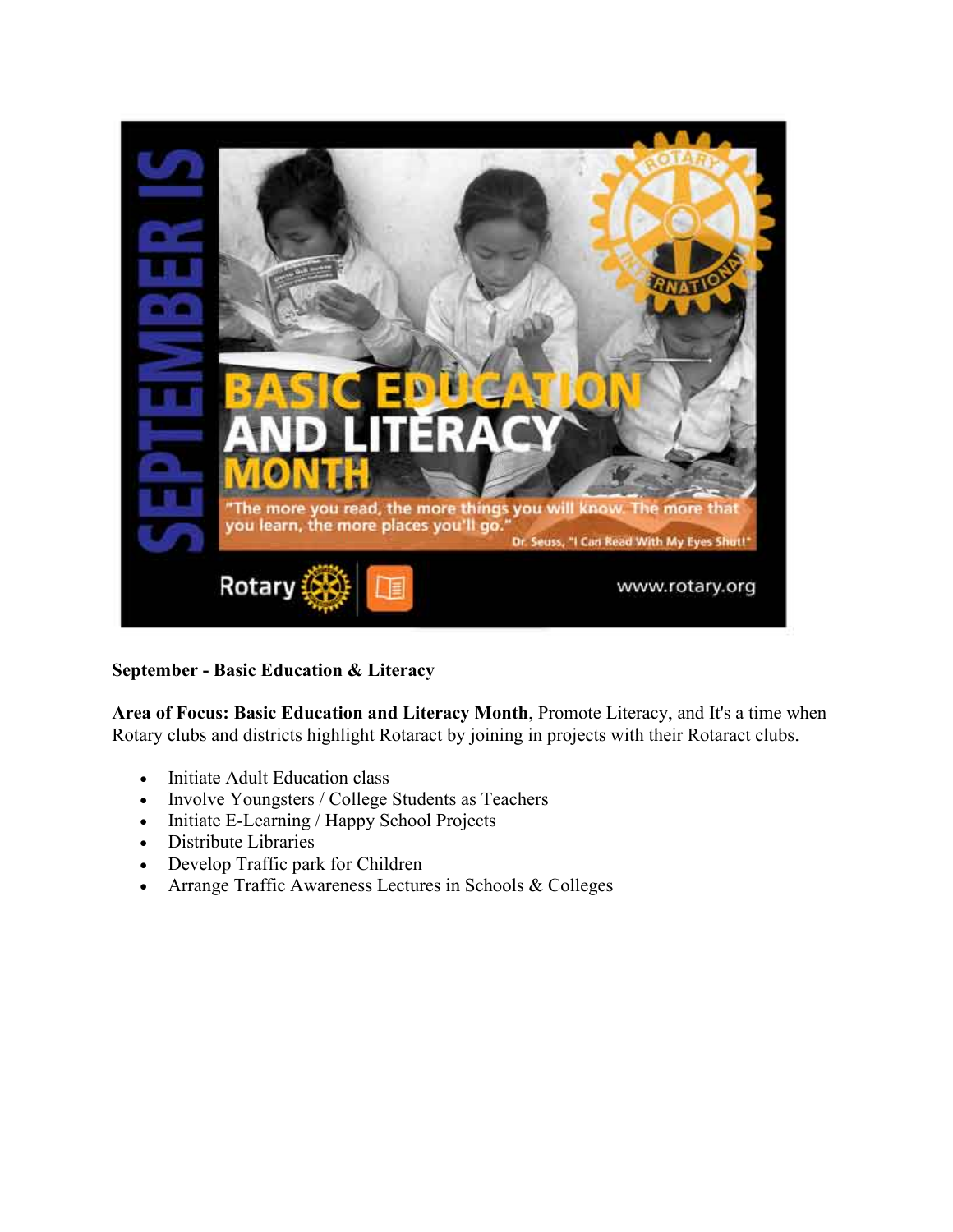

#### **October - Economic and Community development**

**Area of Focus: Economic and Community Development Month**. This month also includes: International Day for the Eradication of Poverty on the 17th and World Polio Day on the 24th of October.

- Develop Micro Credit system
- Organize Awareness Seminar on Self-Employment at Colleges/Universities
- Organize Trade Exhibitions
- Organize Buyers-Sellers meet
- Take up Entrepreneurship Development Program
- Organize Consumer Forum, a Public Meeting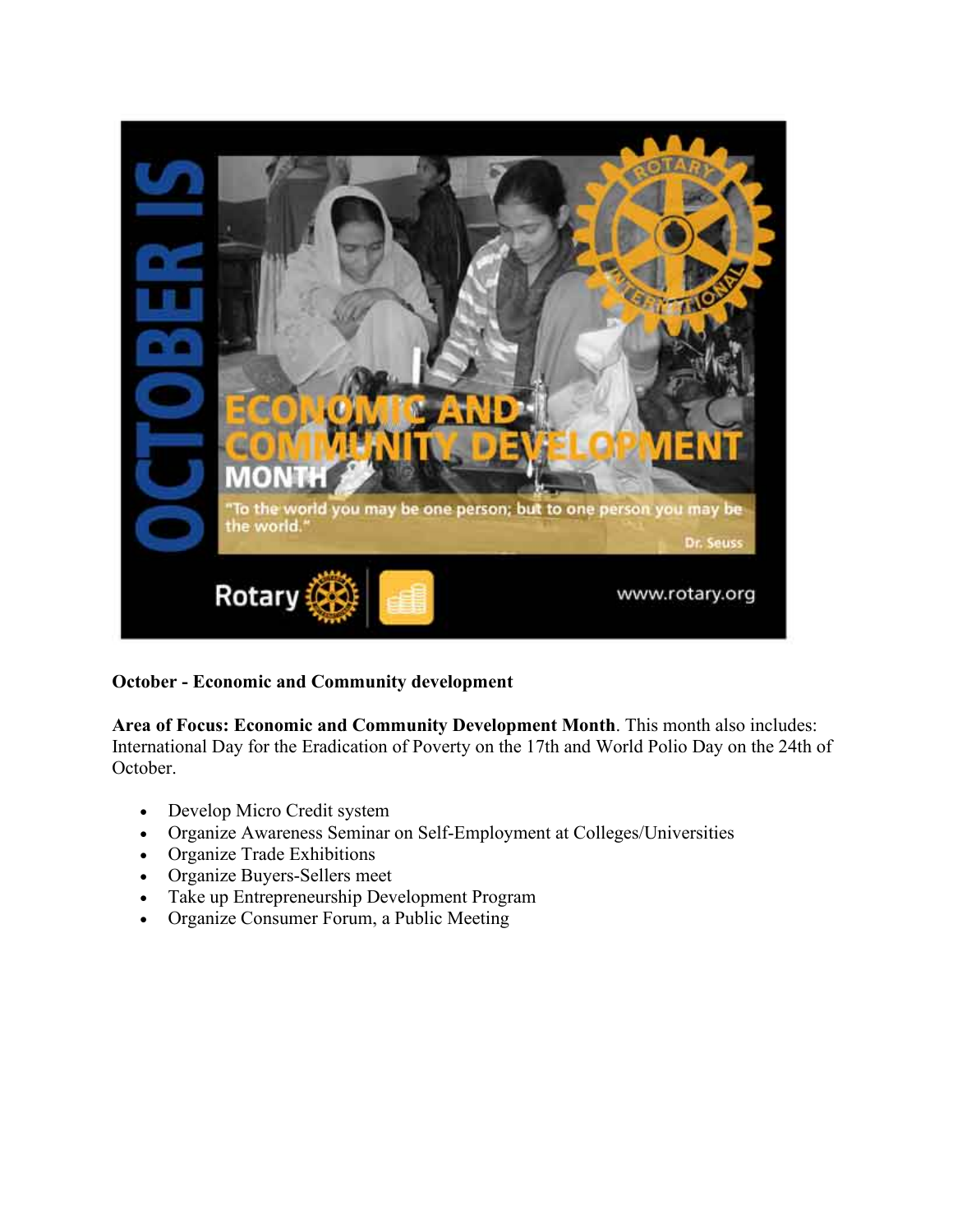

#### **November**

**Rotary Foundation Month.** Clubs and Districts call attention to the programs of The Rotary Foundation and frequently cultivate additional financial support for the Foundation by promoting contributions for Paul Harris Fellows and Sustaining Members.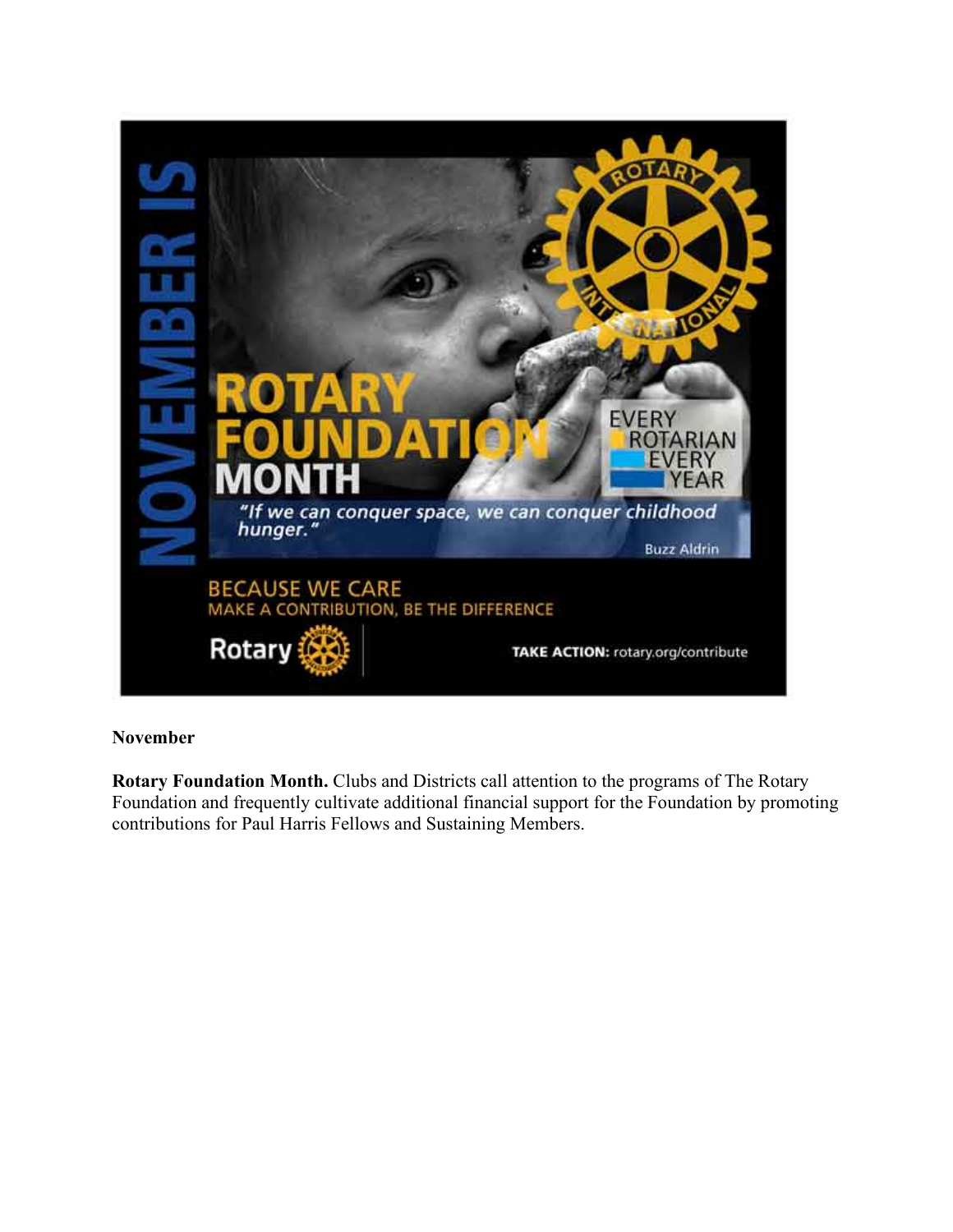

# **December - Decease Prevention and Treatment**

**Area of Focus: Disease Prevention and Treatment Month.** This month includes: World AIDS Day on the 1st and International Day of Disabled Persons on the 3rd of December

- Organize Medical Camp Health Awareness for Eye Care / Dental Care
- Providing equipment such as Artificial Limbs, Wheelchairs and Crutches to the Physically Challenged Peoples i.e. Polio Sufferers
- Provide low-Income, underinsured or underinsured Persons with the knowledge, skills, an opportunity to improve their diet, physical activity and other life habits to prevent, delay, or control, chronic diseases
- Initiate Actions to Prevent and control Diabetes, Heart Diseases, Obesity and Associated Risk Factors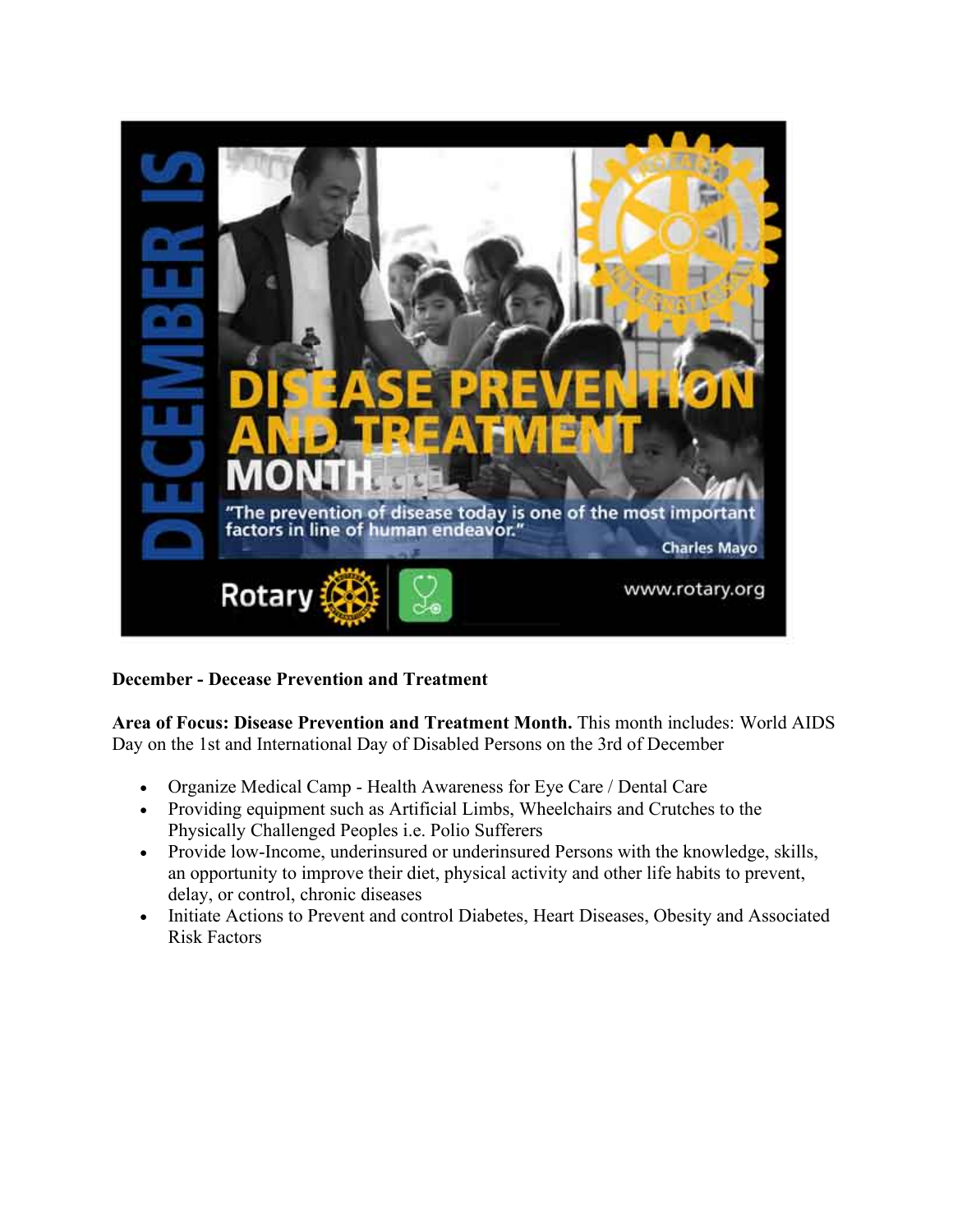

**January - Vocational Services**

**Vocational Service Month** During this period, clubs highlight the importance of the business and professional life of each Rotarian. Special activities promote the vocational avenue of service.

- Distribute Four-way Test
- Distribute Vocational Awards to outstanding individuals, Arrange Vocational Visits
- Awareness seminar on career guidance, Organize / Arrange in Plant Training
- Start Vocational Education / Skill Guidance Center. Start Part Time Consultancy center
- Helping Physically Challenged people to gets jobs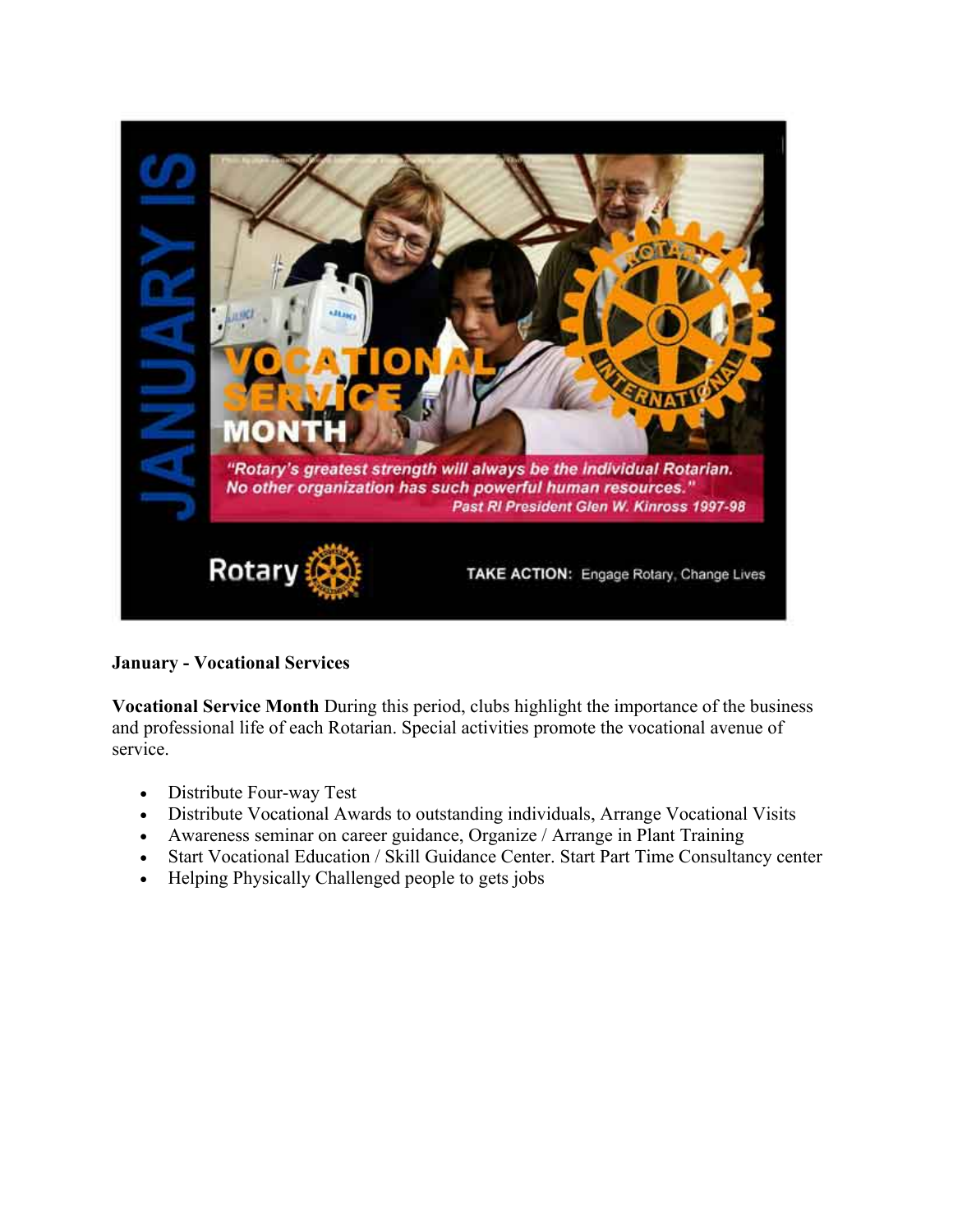

# **February - World Understanding Month**

**Vocational Service Month** During this period, clubs highlight the importance of the business and professional life of each Rotarian. Special activities promote the vocational avenue of service.

- Organize 'MUNA' (Modal United Nations Assembly) at College Level
- Engage in reconciliation of broken families, restoring relationship
- Help How people can live in peace with their families and their neighbors
- Assist Young Single mothers who are victims of abuse through training them with selfhelp projects. e.g. Opening small business that may help them with their children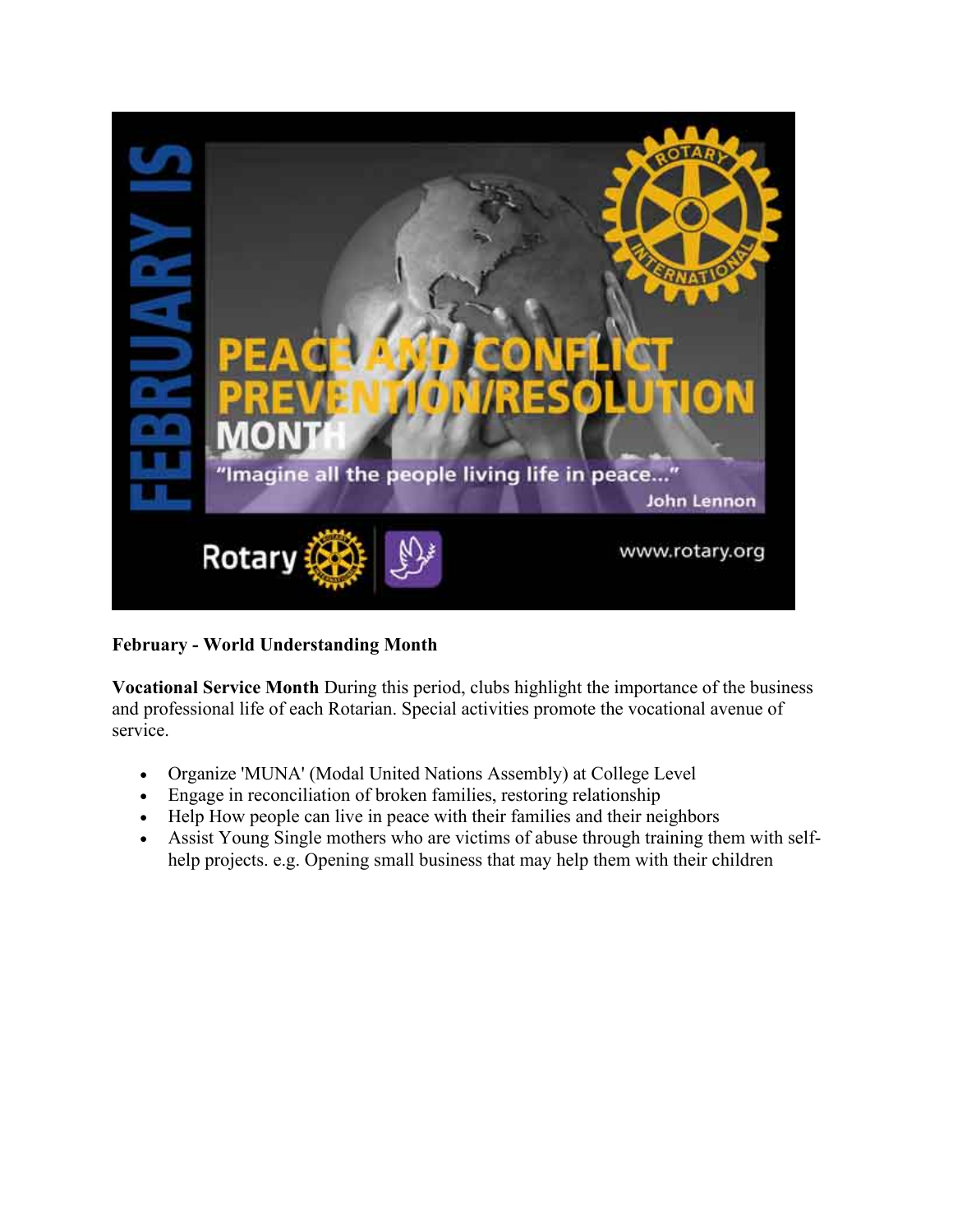

#### **March - Water & Sanitation**

**Area of Focus: Water and Sanitation Month.** This month also includes the World Rotaract Week from the 7th until 14th of March.

- Create awareness on water Conservation by Street play / Banners / Literature Distributions / Seminars at club level and for local community, Rain water harvesting awareness
- Clean Drinking Water at Railway Stations, Bus Stations, Schools or Public Places, Reuser of waste Water
- Create Public Toilets Facilities, Create Awareness on Sanitation at Schools Colleges Economically Backward Areas
- Create Sewage / Concealed Drainage system, Bore Wells, Building Check dams
- providing Carriers (Transportation Systems) to carry water pots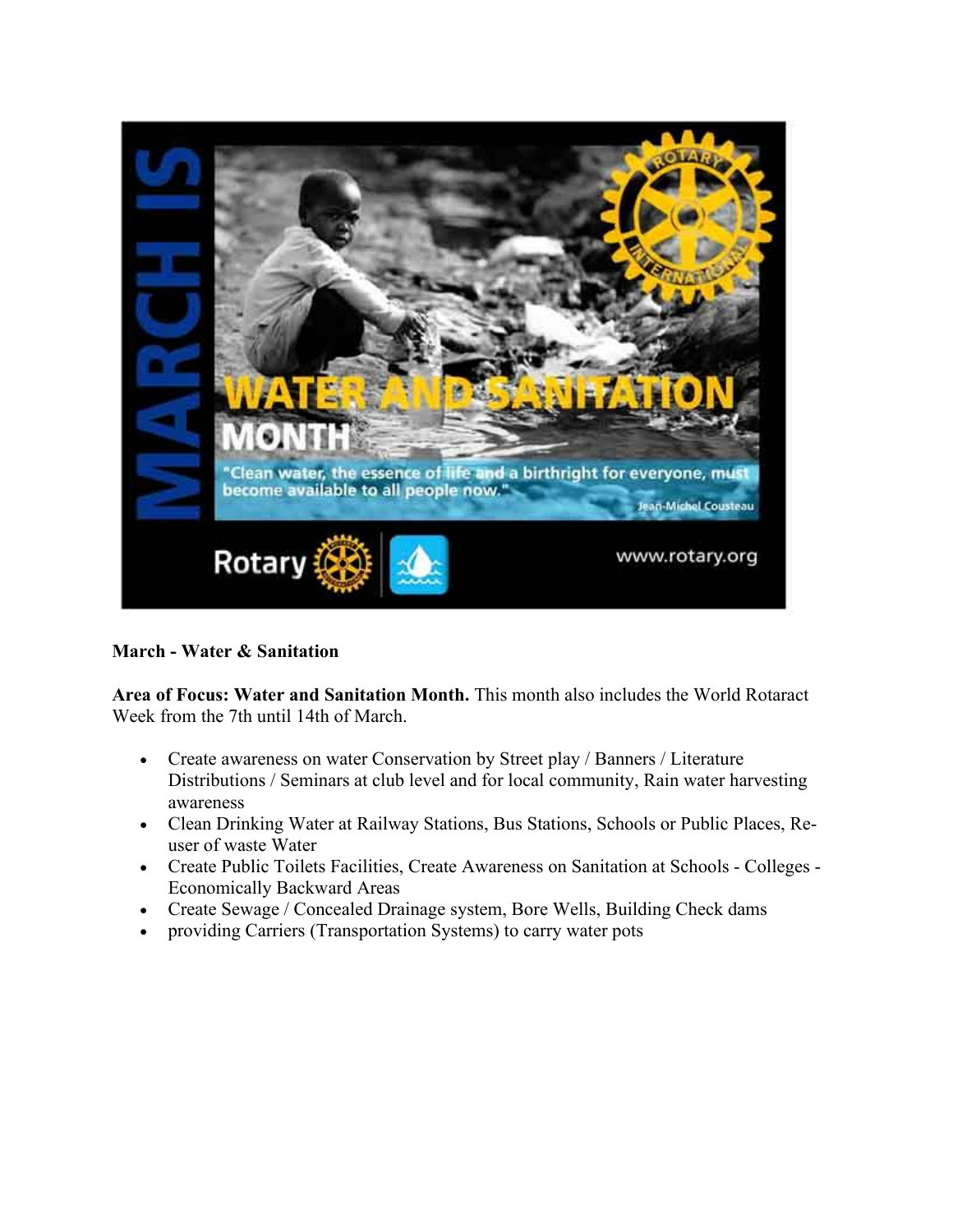

# **April - Maternal & Child Health**

**Area of Focus: Maternal and Child Health Month.** This month also includes the Birthday of Paul Harris on the 19th of April.

- Address the issue of Malnutrition in Children and Pregnant Women
- Develop a Hygiene Education program for school going children
- Conduct Awareness Seminars
- Provide Low-income, Underinsured women with the knowledge, skills and opportunities to improve their diet, physical activity, and other life habits to prevent, delay, or control chronic diseases
- Promote School Health
- Promote the adoption of physical activity in early child care centers, schools and work sites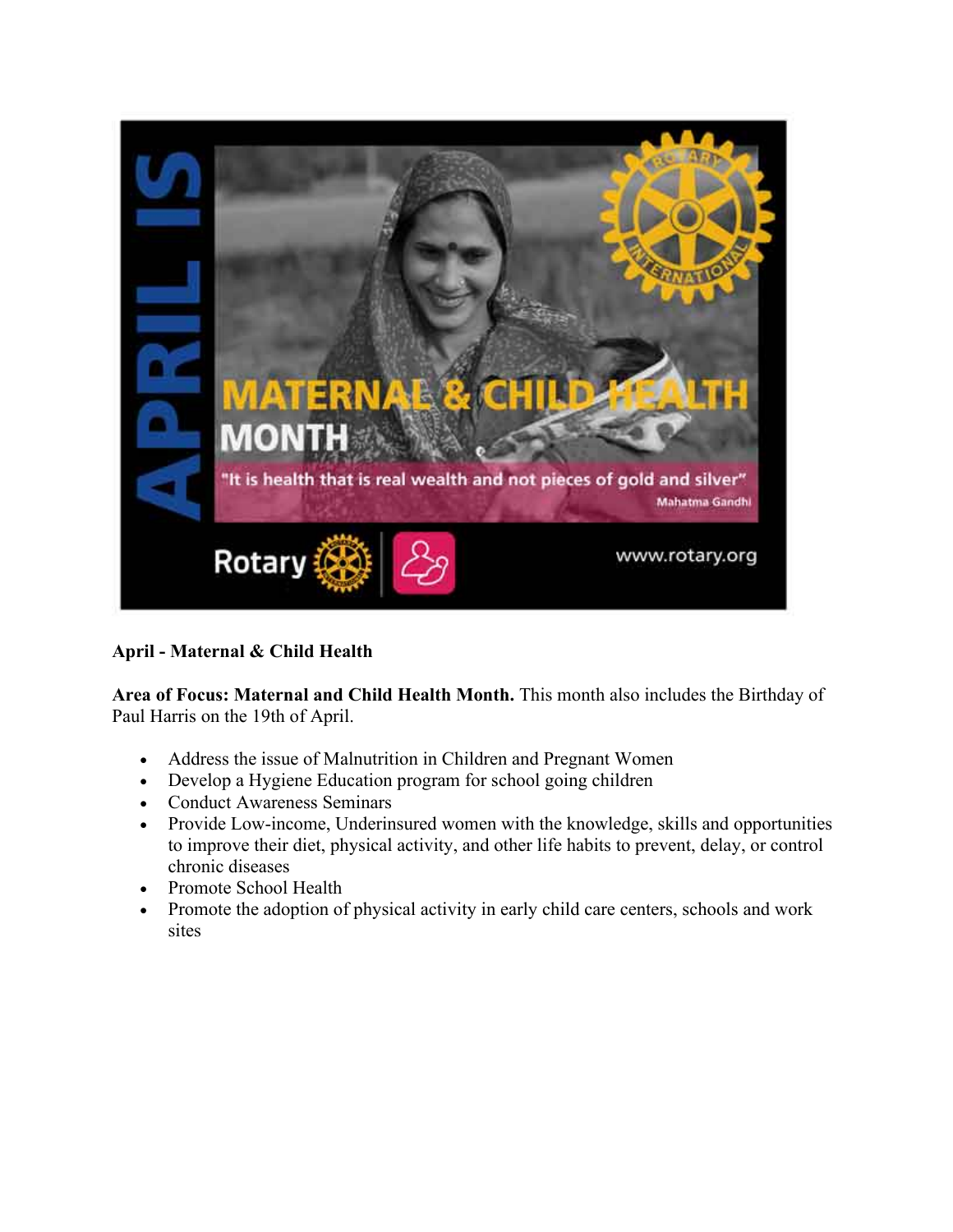

#### **May - New Generation**

**Youth Service Month**, Rotary clubs of the world give special emphasis to the many Rotarysponsored programs which serve children and young people.

- Sponsor New Interact / Rotaract Club
- Organize Drawing / Painting / Speech competition in schools
- Awareness campaign about problems  $&$  need for survival of Future Generations